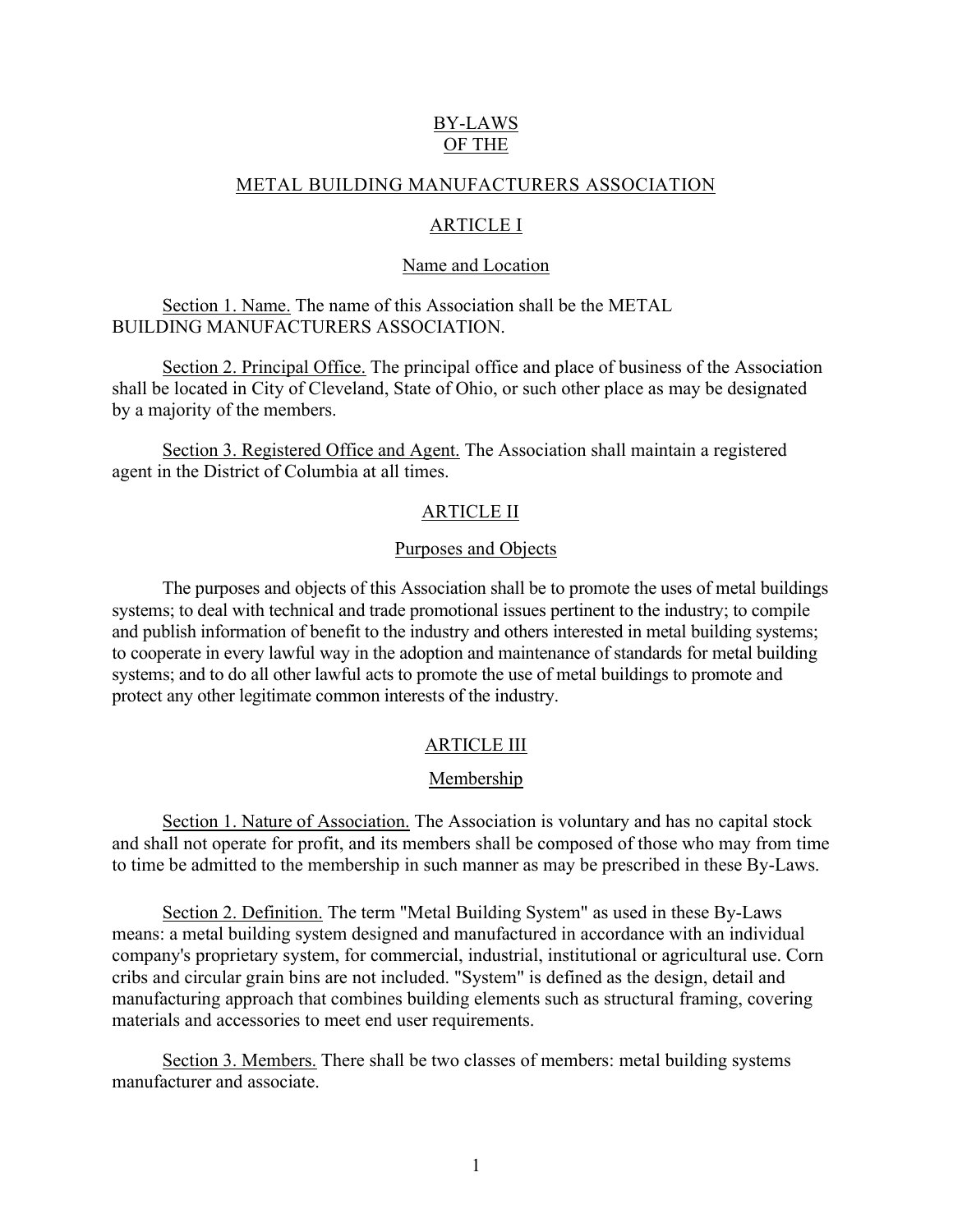A. Metal Building Systems Manufacturer Membership. The metal building systems manufacturer membership of the Association shall consist of firms which are engaged in the design and manufacture of metal building systems and the sale of such systems (wherever manufactured and designed) within the United States. For the purposes of this Subsection A, a member must (a) employ a registered engineer who supervises the design and drafting activities, and (b) employ detailers and draftsmen to process orders. For purposes of this Subsection A, "manufacture" means the regular production of a substantial majority of primary frames being sold in a manufacturer's metal building system. The number of members shall be unlimited. Firms that manufacture metal building systems under multiple trade names may maintain separate, full memberships for each of their trade names or "trade name" memberships. The engineering, drafting and detailing requirements of this Subsection A(i) will be fulfilled if those services are supplied to the member by another entity within its corporate organization.

All "Facilities" of metal building systems manufacturer members (including trade name members) must be accredited under the AC472 Accreditation Program of the International Accreditation Service ("IAS"). Should a regular member's IAS accreditation lapse or be revoked, its MBMA membership shall also be terminated; provided, however, that there shall be no termination of MBMA regular membership while reinstatement alternatives or appeal procedures specified by the IAS are pending. Any manufacturer which would qualify for metal building manufacturer membership except for not being accredited pursuant to this Subsection may not maintain an associate membership in the Association. The Board of Directors shall establish guidelines for the implementation of this section.

B. Associate Membership. Entities (except those eligible for metal building systems membership) which regularly supply raw materials, products or services to metal building systems members, or other categories as determined by the Board from time to time, shall be eligible to be MBMA Associate members

Section 4. Application and Election. Application for membership shall be made in writing, in form approved by the Board of Directors, addressed to the General Manager of the Association, and shall state the name, place and nature of business of the applicant, that applicant has read these By-Laws and accepts and agrees to be bound by the provisions thereof, and that the applicant agrees to pay its initiation fee, dues and assessments. Such application shall be considered by the Board of Directors. No applicant who is eligible for membership and agrees to pay all applicable dues and assessments shall be denied membership. Each member, by joining the Association, assumes and agrees to pay its dues for the then current fiscal year, provided that such dues have been adopted by the Members in connection with the approval of a budget for that year.

Section 5. Voluntary Termination of Membership. Any member may resign at any time by giving written notice of its resignation to the Association's General Manager; provided, however, that such member shall remain fully liable to the Association for all unpaid dues and assessments for the entire fiscal year in which such resignation is effective. Any such resignation shall take effect at such time after receipt thereof by the General Manager as may be specified therein, but if no such time is specified in the resignation, it shall take effect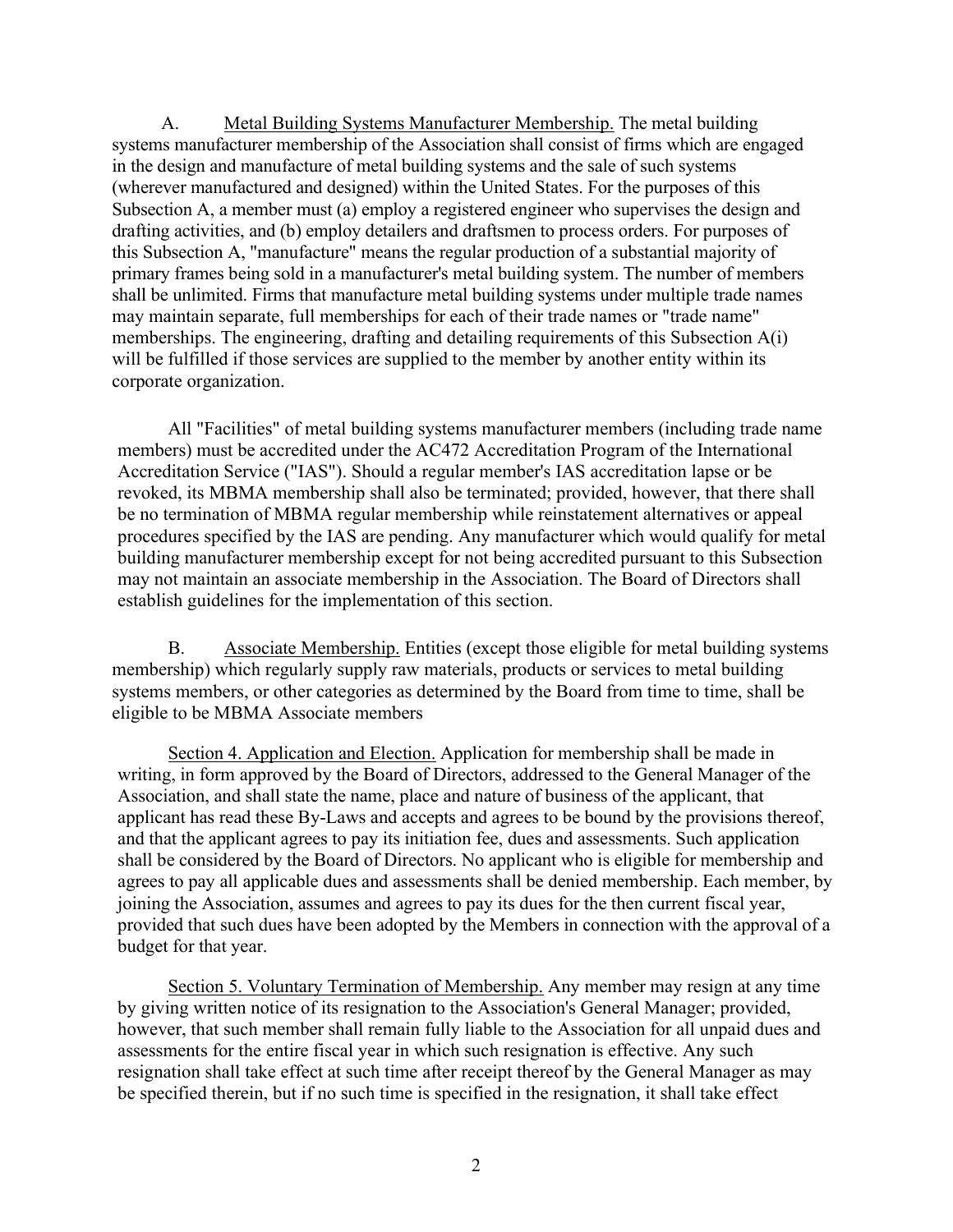immediately upon receipt thereof by the General Manager.

Section 6. Suspension of Membership. If after sixty (60) days following the due date for any dues invoice, a member's dues have not been received by the Association's office, that member shall be suspended automatically from the Association and shall be so notified by the General Manager. The suspension will terminate automatically upon the receipt of the delinquent dues. During the period of suspension, a suspended member is not entitled to the rights and privileges of membership, although it remains fully liable to the Association for all dues, assessments, and other obligations to the same extent and in the same manner as if it had not been suspended.

Section 7. Involuntary Termination of Membership. The membership of any member of the Association may be terminated by a vote of two-thirds (2/3rds) of the entire Board of Directors after a hearing with due notice and upon proof being submitted to the Board that such member has failed to adhere to any provision of these By-Laws. Such vote shall be by ballot. The termination of the membership of any member shall in no way effect such member's dues indebtedness to the Association for the full current fiscal year.

Section 8. Meetings of Members. Annual meetings of the membership shall be held at such time and place as may be designated by resolution of the Board of Directors, upon at least ten (10) days' prior notice. The Board of Directors may provide by resolution the time and place, for the holding of additional meetings of the membership upon at least ten (10) days prior notice.

Section 9. Teleconferencing / Electronic Meetings. Where and in the manner authorized by the Board of Directors and to the extent permitted by the Act, any person may participate in a meeting of the members by means of conference telephone or by any means of communication by which all persons participating in the meeting are able to read or hear proceedings substantially concurrently with their occurrence, vote on matters submitted to the members, pose questions, make comments, and otherwise fully participate in the meeting. Such participation shall constitute presence in person at the meeting.

Section 10. Authorized Representative. Each Manufacturer Member shall appoint one (1) individual to serve as its authorized representative (the "Authorized Representative") for purposes of voting and shall so notify the General Manager. No person shall be eligible as an Authorized Representative unless he or she is employed by and actively connected with the business of a member. If any Authorized Representative ceases to be employed by and actively connected with the business of a member, he or she shall thereupon cease to be an Authorized Representative.

Firms that elect to maintain multiple "Trade Name" memberships shall designate one of their Authorized Representatives as a voting Member. The representatives of other Trade Name Members of such firms may attend and participate (but not vote) at Member meetings. Authorized Representatives of Trade Name Members may not serve on the Executive Committee. Full voting members from the same corporate entity may authorize by proxy any other full voting member from that corporate entity to cast votes on their behalf at Member meetings.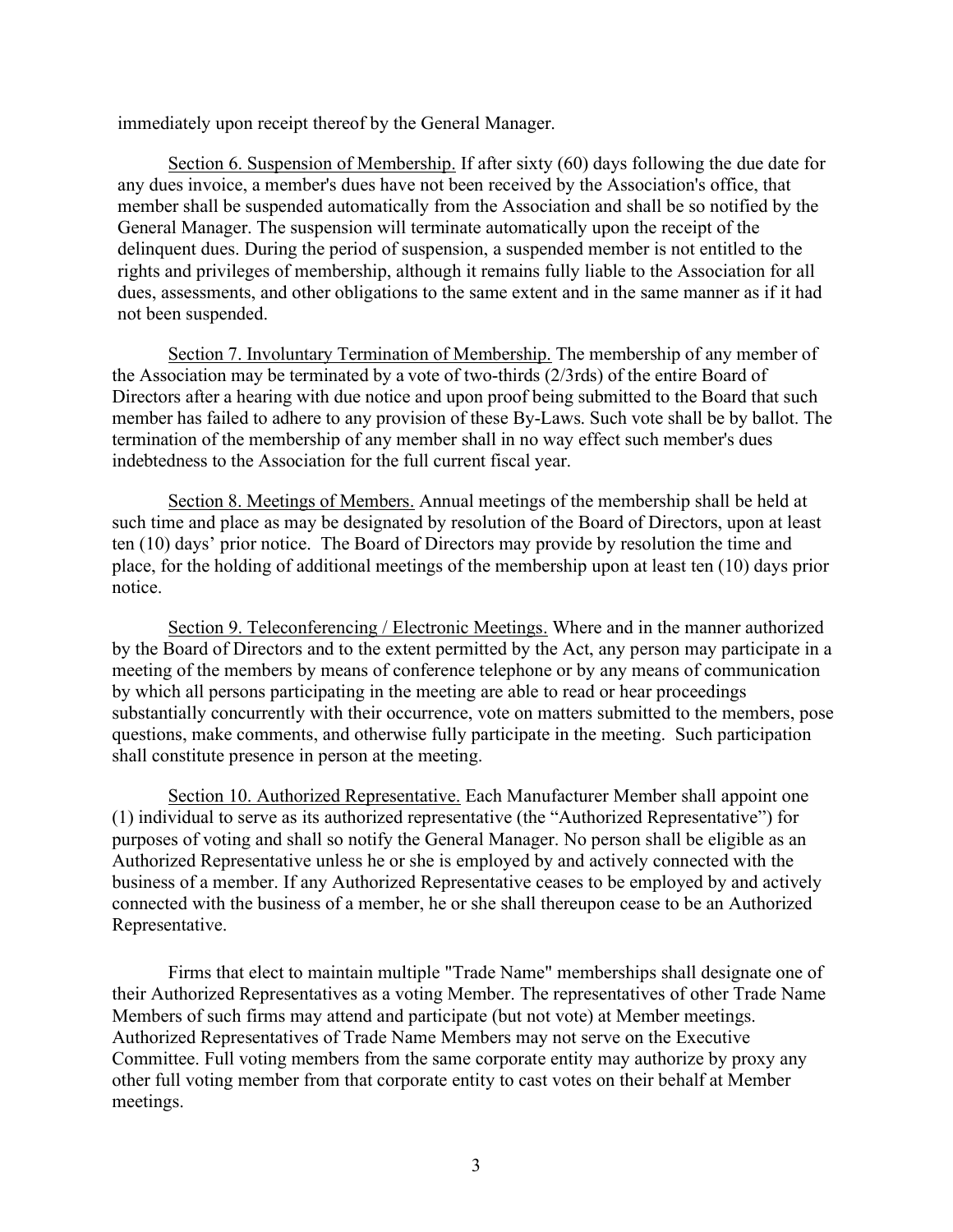Section 11. Designated Associate Representative. The Associate Members shall, in a manner prescribed by the Board, choose two individuals representing Associate members to be Designated Associate Representatives who will have voting privileges in Members' meetings.

Section 12. Quorum. Fifty percent (50%) of the total Authorized Representatives entitled to vote and Designated Associate Representatives shall constitute a quorum for the transaction of business at any meeting of the membership, provided, that if less than a majority of the members are present at said meeting, a majority of the members present may adjourn the meeting from time to time without further notice.

Section 13. Manner of Acting. The act of a majority of the total Authorized Representatives and Designated Associate Representatives represented at a duly called meeting of the members at which a quorum is present shall be the act of the membership, except as otherwise provided by law, by Association's Articles of Incorporation, or by these By-laws. Where and in the manner authorized by the Board of Directors, any action required to be taken at a meeting of the members or any action which may be taken at a meeting of the members may be conducted by U.S. mail ballot, fax ballot, electronic mail ballot, or any other method of voting provided for by the Act. Such voting shall be subject to the same quorum and notice requirements as a meeting held in person. Voting by proxies is not permitted, except as provided in Subsection10, above.

Section 14. Powers Retained by the Members. Notwithstanding anything to the contrary in these Bylaws, the members shall have the sole authority to approve annual budgets, dues and assessments; to elect Officers and members of the Board of Directors; to amend these Bylaws; to make significant changes in the Accreditation Program noted in Section 3(A) above; and to rule on any issue which at least one-third of the Board of Directors deem to be substantial and controversial.

## ARTICLE IV

### Management

Section 1. Board of Directors. The management and control of the Association and its affairs shall be vested in a Board of Directors.

Section 2. Board Election and Composition. The Authorized Representatives and Designated Associate Representatives shall, at the Annual Members Meeting, elect, from among the members, officers and a Board of Directors of not more than eleven (11) members, but at least nine (9) members consisting of the President, Vice President, Immediate Past President, two Associate Members and four (4) to six (6) other Directors.

Section 3. Powers and Duties. The Board of Directors shall have power to make rules and provisions for the carrying on of the work and the activities of the Association not inconsistent with these By-Laws, the Association's Articles of Incorporation, or the District of Columbia Nonprofit Corporation Act of 2010 (the "Act"); to fill vacancies which may occur in any office; to engage and discharge the General Manager; to admit and expel members; to have charge of all property of the Association; and to do all other acts necessary or proper to carry on the work of the Association. The Board shall be responsible for the supervision of the committees of the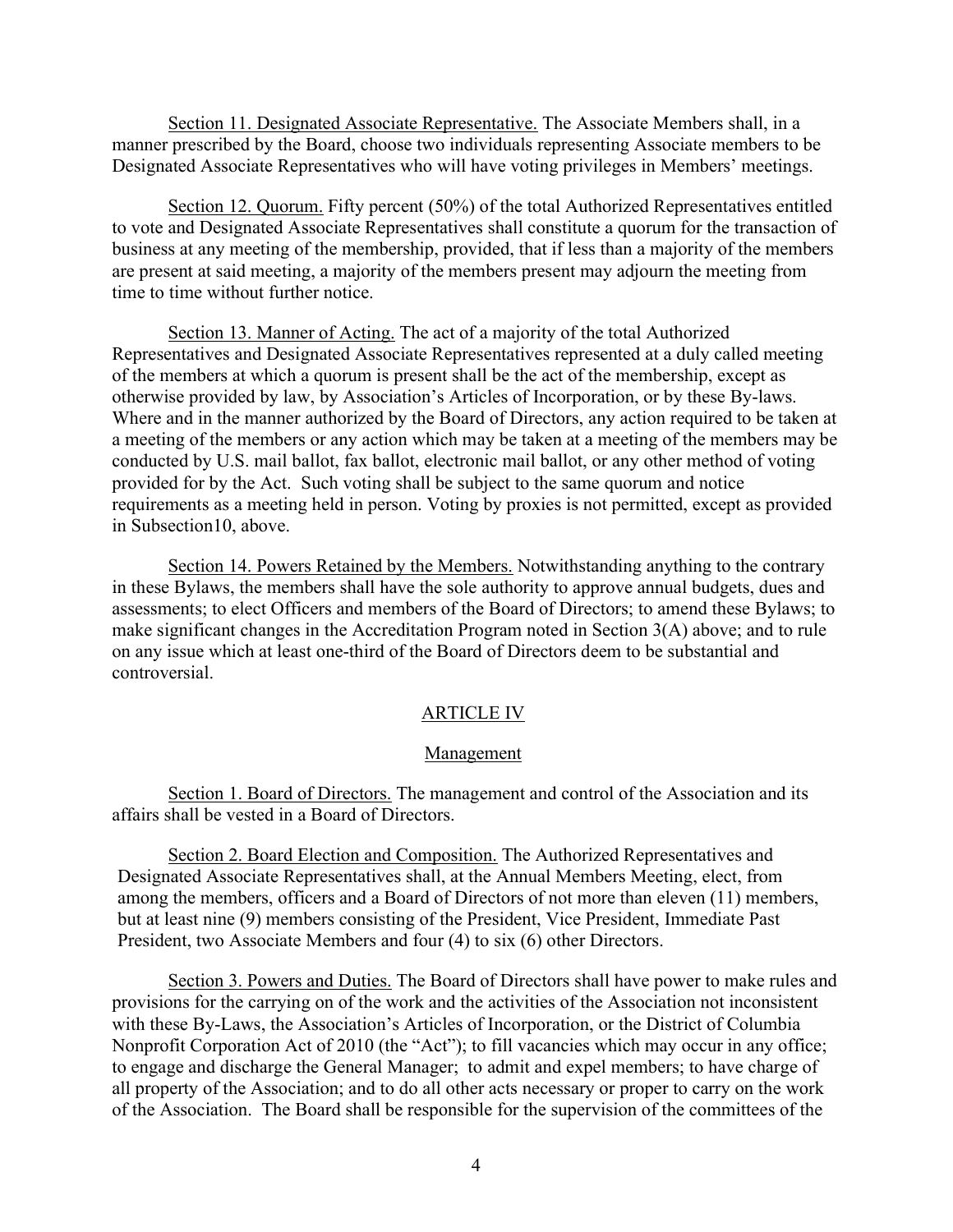Association.

Section 4. Vacancies. Vacancies in a Directorship may be filled at any time in the manner in which the Director was originally appointed or elected.

Section 5. Meetings. Regular meetings of the Board of Directors shall be held at such times as the Board may prescribe. Special meetings of the Board may be called at any time by the President or upon written request of any three members of the Board Where and in the manner authorized by the Board of Directors and to the extent permitted by the Act, any Director may participate in a meeting of the Board by means of conference telephone or by any means of communication by which all persons participating in the meeting are able to read or hear proceedings substantially concurrently with their occurrence, vote on matters submitted to the Directors, pose questions, make comments, and otherwise fully participate in the meeting. Such participation shall constitute presence in person at the meeting.

Section 6. Notice. Notice of regular meetings of the Board of Directors shall be given by the General Manager of the Association at least fifteen (15) days before the meeting. Notice of special meetings shall be given by the General Manager by mailing at least five (5) days before the meeting or by telephone, facsimile, electronic mail, or other electronic transmission at least forty-eight (48) hours before the meeting, which notice shall specify the purpose for which such special meeting is being held.

Section 7. Action Without a Meeting. Any action required or permitted to be taken at a meeting of the Board may be taken without a meeting if each member of the Board signs a consent describing the action to be taken and delivers it to the Association. Action taken under this Section shall be the act of the Board when one or more consents signed by all of the members of the Board are delivered to the Association, unless the consent(s) otherwise specify the time at which the action taken is to be effective. Such consent or consents may be executed and delivered to the Association by electronic means, including email, and shall be filed with the minutes of proceedings of the Board.

Section 8. Waiver of Notice. A Director may waive notice, either before or after the meeting. The waiver must be made in the form of a record signed by the Director (which may include an email or other electronic record), and which shall be filed with the minutes of proceedings of the Board of Directors or the corporate records. The attendance of a Director at any meeting shall constitute a waiver of notice of such meeting, except where a Director promptly upon arrival objects to the holding of the meeting or to the business to be transacted at the meeting, and does not thereafter vote for or assent to action taken at the meeting.

Section 9. Quorum. A majority of the voting members of the Board of Directors shall constitute a quorum at any meeting of the Board, but any number less than a quorum may recess a meeting to another date.

Section 10. Manner of Acting. The act of a majority of the Directors present at a duly called meeting of the members at which a quorum is present shall be the act of the Board of Directors; provided, however, that if one-third or more of the total Directors deem an issue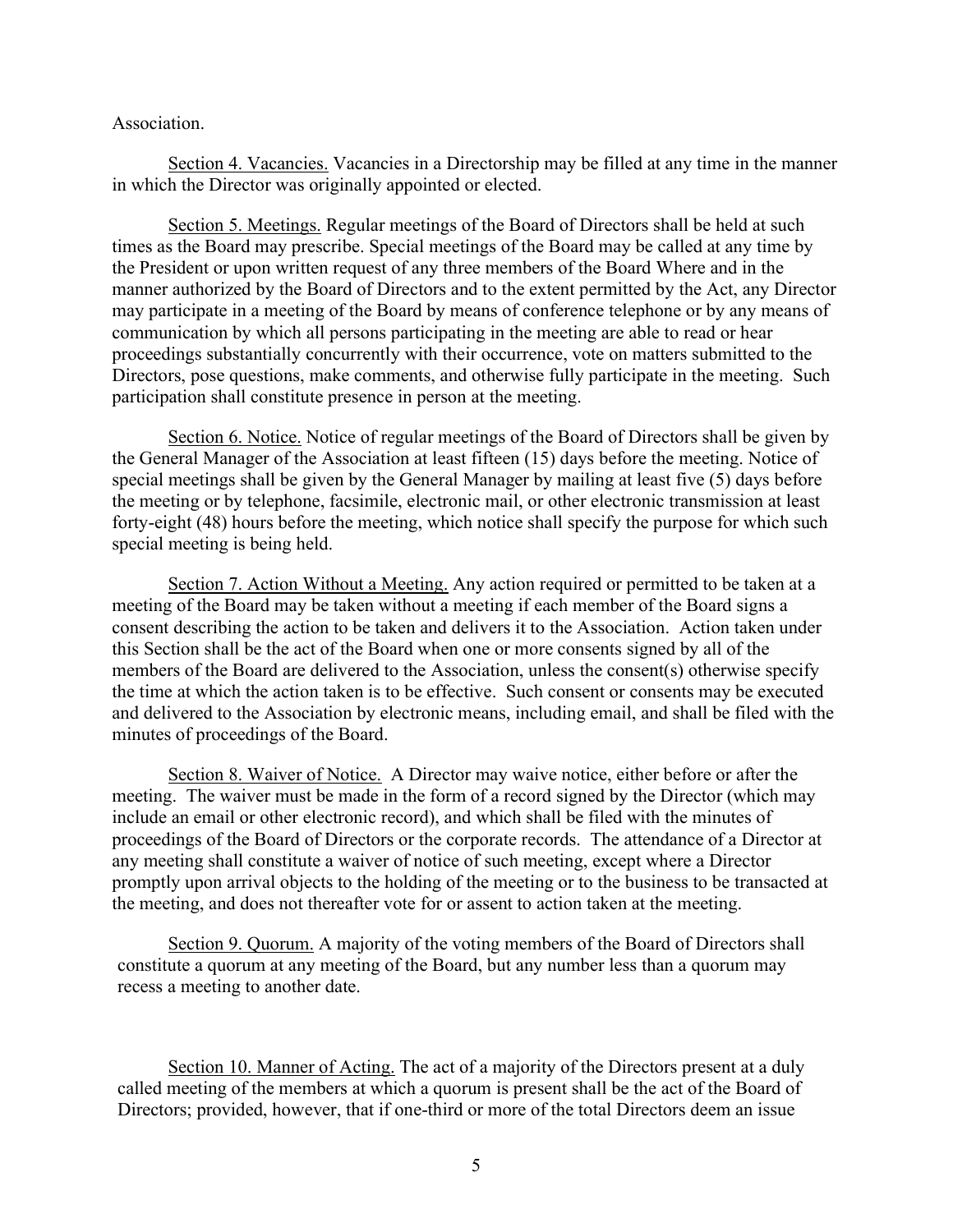substantial and controversial, the issue shall be referred to the Members for disposition.

## ARTICLE V

### **Officers**

Section 1. Officers. The officers of the Association shall be the President, a Vice President, and a Secretary-Treasurer. The President and Vice President shall be Directors. The Secretary-Treasurer office may be filled by the General Manager. In any event, the General Manager shall serve as an ex-officio non-voting officer. Each such officer shall hold office for one year or until his successor is duly elected and qualified.

Section 2. Nomination and Election. The officers shall be elected by the Manufacturer and Designated Associate Members at their Annual Meeting. A Nominating Committee shall suggest a slate of officers and members of the Board of directors to the Members. The Nominating Committee shall endeavor to nominate Board members representing a balance of small, medium and large companies. Such slate is advisory only and does not restrict the Members in their election of officers or Board members. The Nominating Committee shall consist of the current President and the three immediate past Presidents of the Association if they are still actively connected with the metal building industry. If a past President does not qualify or is unable or unwilling to serve on the Committee, the President shall appoint a replacement.

Section 3. Remuneration. The President, Vice President, and Secretary-Treasurer shall receive no remuneration for acting as such. The General Manager shall receive such remuneration as is determined by the Board of Directors.

Section 4. Duties of the President. The President shall have such duties as usually pertain to that office and as may be conferred upon him by the Board of Directors from time to time. He shall act as Chairman of the Board of Directors and preside at all Members and Board of Directors meetings and shall serve as day-to-day liaison with the General Manager.

Section 5. Duties of the Vice President. The Vice President, shall in the absence of the President, perform the duties of the President.

Section 6. Duties of the General Manager. The General Manager shall be the Executive Officer of the Association, may be elected as Secretary-Treasurer, and shall be an ex-officio member of all committees. He shall conduct the correspondence of the Association; keep its records and minutes of all meetings; collect and disburse all moneys of the Association; keep an accurate record of all receipts and expenditures; preserve all vouchers and furnish a financial statement at each regular meeting of the Board of Directors and Members; collect, compile, and disseminate such statistical and other information as directed by the Board of Directors; and shall have such other duties as usually pertain to that office and as may be conferred upon him by the Board of Directors from time to time.

# ARTICLE VI

#### Committees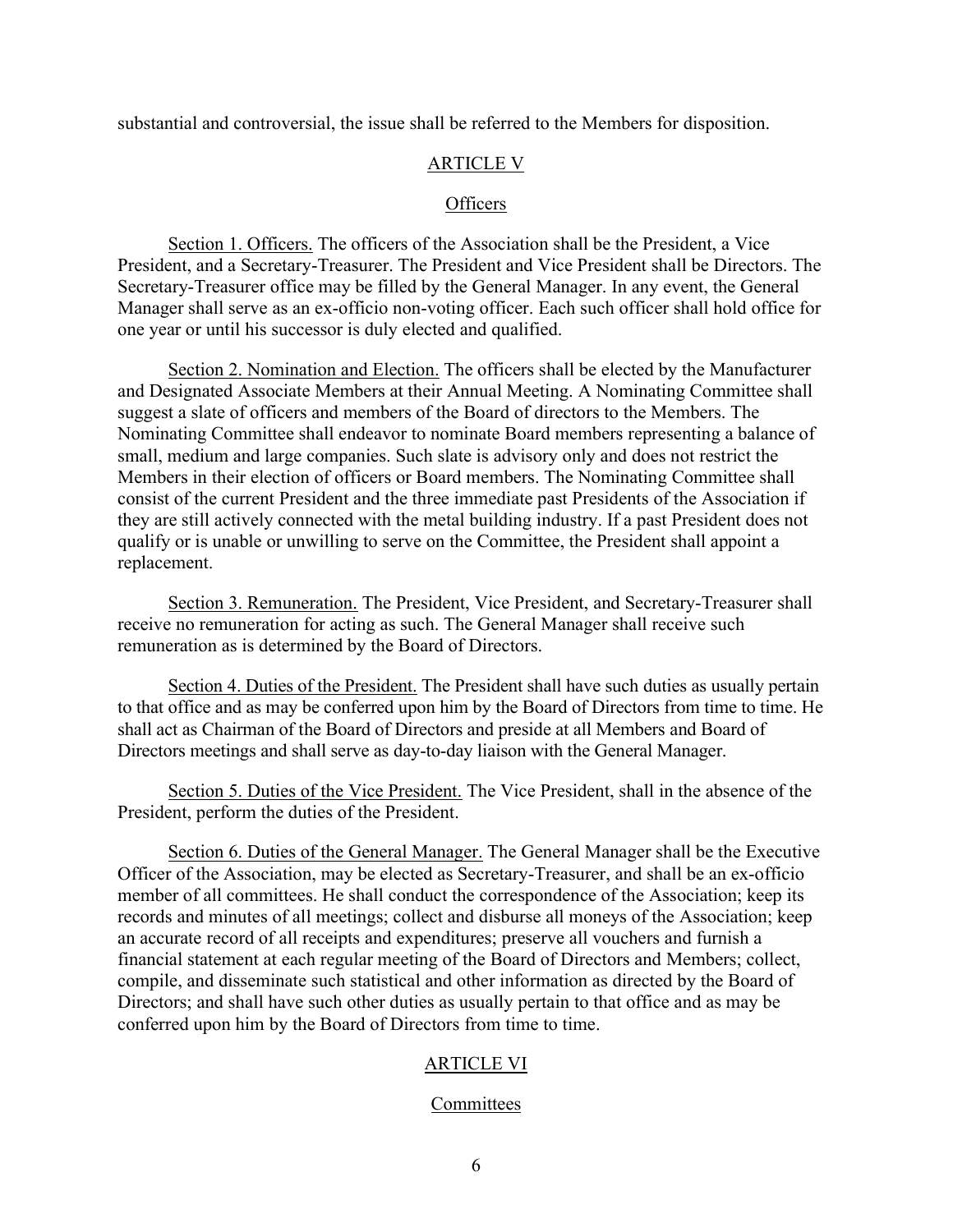The Board may create such committees from time to time as it may deem necessary or desirable. The members of such committees shall be appointed by the President with the advice of the Board of Directors, and shall consist of such persons as in the judgment of the President fairly represent the membership of the Association and those best qualified to serve on such committees. The President shall designate one of the members of the committee to be Chairman and another to be vice-chairman. Committees shall not exercise the power of the Board.

## ARTICLE VII

## Dues and Assessments

The Members shall fix and levy annual dues established upon such equitable basis as shall from time to time be adopted by the Members. Such dues shall be payable annually, quarterly or monthly (at the members' option) and shall be due no later than 30 days after submission of an invoice for such dues. Delinquency in dues shall cause automatic suspension as set forth in Article III, Section 7. The Board of Directors may propose and levy special assessments on the members, but only upon the affirmative vote of three-quarters of those members against whom the assessment is to be levied. It is the policy of the Association to assess dues and assessments based on all metal building systems shipments within a corporate family.

#### ARTICLE VIII

#### **Dissolution**

The Association may be dissolved upon a three-quarters vote of the full voting membership of the Board of Directors and approval of the voting members of the Association in accordance with provisions of the Act. In the event the Association is to be dissolved, any assets remaining after the payment of all obligations and the fulfillment of all legal requirements shall be transferred to another organization established for essentially the same purposes and objectives of the Association and recognized as tax exempt under Section 501(c)(3) or (6) of the Internal Revenue Code.

#### ARTICLE IX

#### Amendments

Amendments to these By-Laws may be proposed at any meeting of the Members. Notice of the substance of each proposed amendment shall be sent by the General Manager in writing to each member at least fifteen (15) days in advance of the meeting at which the amendment is to be voted upon. An amendment to be adopted must receive at least a three-fourths (3/4ths) vote of all members voting at a meeting in which a quorum is present, or a mail vote of at least three-fourths (3/4ths) of all voting members if such a subsequent mail vote is authorized by three-fourths (3/4ths) of the voting members present and voting at the meeting.